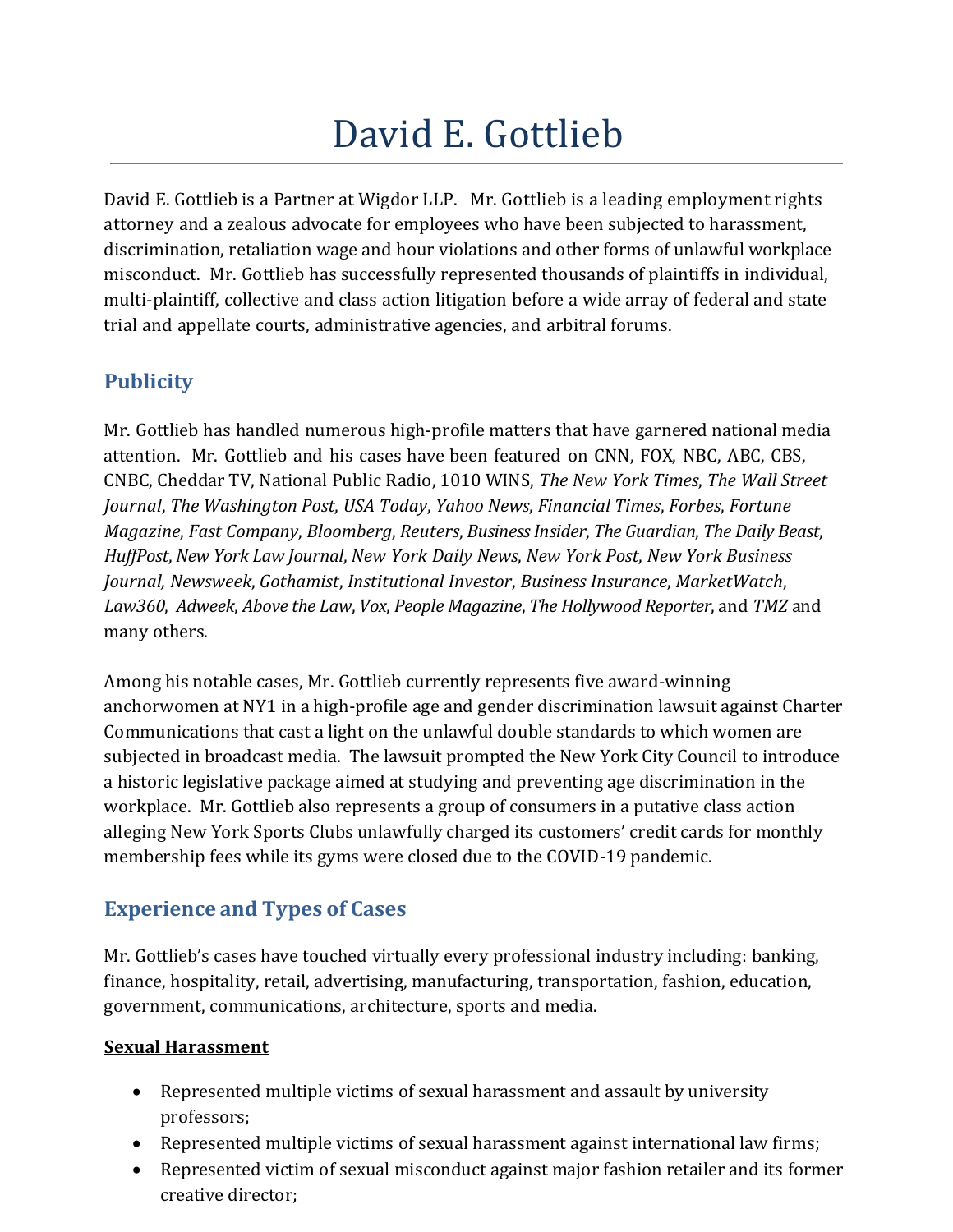- Represented female sexual assault and harassment victim at large retailer which resulted in a judgment in her favor;
- Represented female sexual harassment victim at large international media publication;
- Represented victim of sexual assault by well-known journalist;
- Represented female sexual assault and harassment victim at large food manufacturer who was terminated following her complaints of misconduct;
- Representation of five plaintiffs in connection with high‐profile gender discrimination and disparate impact matter against major worldwide financial services firm;
- Represented numerous female executives, managing directors, directors, vice presidents and analysts at numerous banks throughout the world with claims of sexual harassment, hostile work environment, glass-ceilings, failure-to-promote and unlawful termination;
- Represented transgender woman in sexual harassment, discrimination and retaliation claims against one of the country's largest retailers;

#### **Discrimination and Retaliation Cases**

- Represented five award-winning anchorwomen at NY1 in an age and gender discrimination lawsuit against Charter Communications;
- Represented numerous victims of discrimination on the basis of gender, pregnancy, race, national origin, disability and/or sexual orientation and retaliation against global financial services firms;
- Represented numerous store detectives in a class action lawsuit against pharmacy giant CVS alleging that they were directed to engage in racial profiling and discrimination against customers in New York;
- Represented numerous executive assistants to male financial professionals alleging a wide range of sexual misconduct and harassment, followed by retaliation;
- Represented several employees with claims against major coffee retailer, ranging from disability discrimination to sexual harassment and retaliation;
- Represented a former editor in a lawsuit alleging racial discrimination against major media publication;
- Represented domestic workers for high-worth families alleging discrimination and retaliation;
- Represented multiple former employees of a New York medical facility alleging sexual harassment, disability discrimination and retaliation;
- Represented an executive of a New York manufacturing company in a lawsuit alleging racial discrimination, gender discrimination, and retaliation against the company's President and CEO;
- Represented multiple employees in pregnancy discrimination, sexual harassment and retaliation lawsuits against Tribeca-based architecture firm Despont Studios.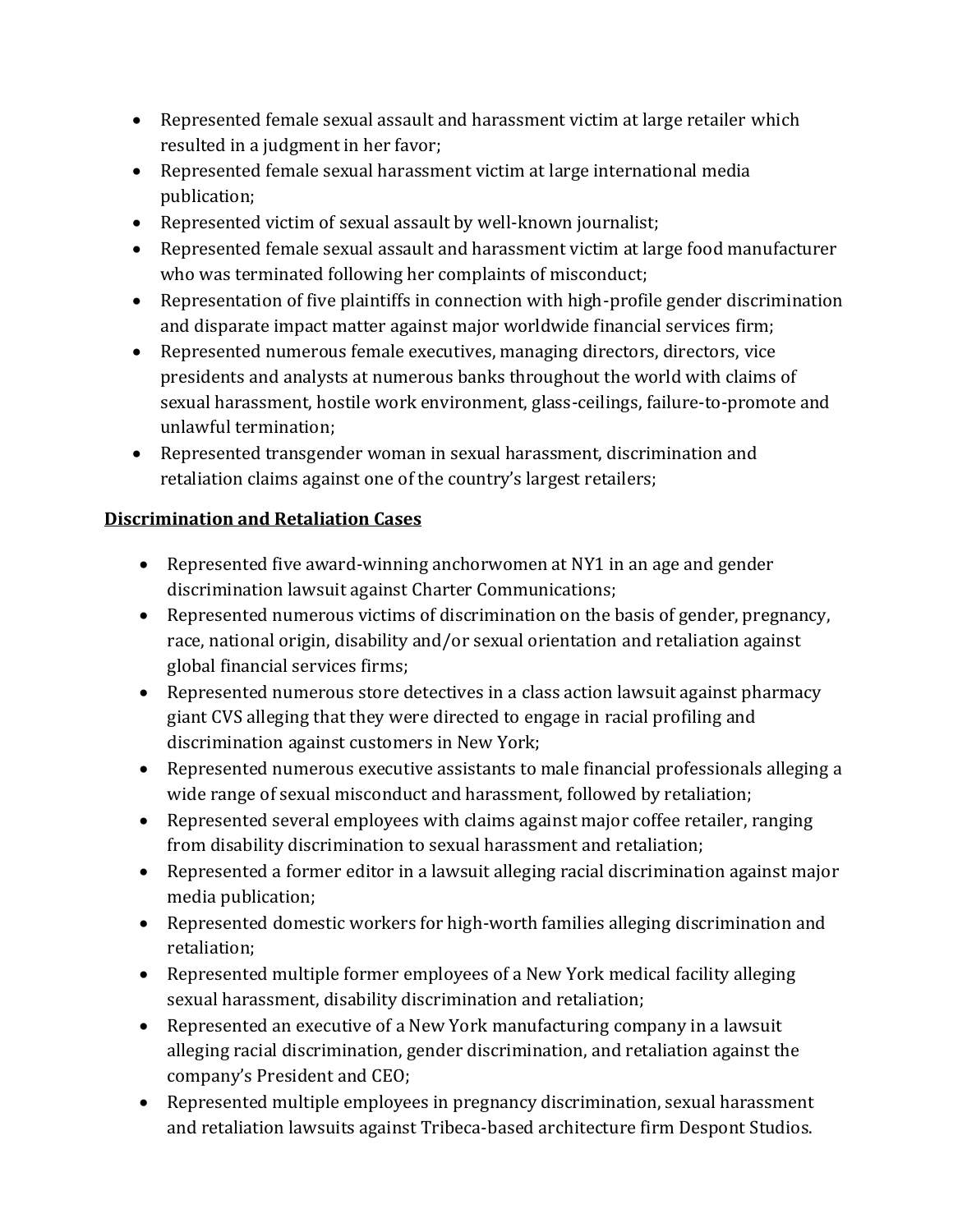#### **Wage and Hour Class Action Lawsuits**

Mr. Gottlieb also has extensive experience representing employees in class actions alleging unlawful wage practices. In particular, he has successfully litigated wage and hour class actions against numerous restaurant and hospitality industry employers.

- Lead counsel in a class action alleging federal and state wage and hour violations against Domino's Pizza franchises across New York and Connecticut;
- Lead counsel in a class action on behalf of home loan officers in a lawsuit alleging wage and hour violations against one of the largest banks in the world;
- Represented numerous taxi and limousine drivers in both class action and individual wage and hour actions;
- Lead counsel in a class action alleging wage and hour violations against renowned restaurant Tao;
- Lead counsel in a class action alleging wage and hour violations against New York City nightclub Lavo;
- Lead counsel in a class action alleging wage and hour violations on behalf of the service staff at upscale Chinese restaurant Phillippe;
- Lead counsel in a class action alleging federal and state wage and hour violations against Michelin-starred chef David Bouley and his signature restaurant, Bouley;
- Lead counsel in a class action alleging federal and state wage and hour violations on behalf of service employees at iconic Theatre-district restaurant Café Un Deux Troix;
- Lead counsel in a class action against Real Housewife-owned restaurant Angelo's of Mulberry Street;
- Lead counsel in a class action against New York City hotspot 230 Fifth alleging numerous wage and hour violations;
- Lead counsel in a class action against the De Seversky Mansion at the New York Institute of Technology, alleging improper collection of tips;
- Lead counsel in class action against New York City landmark P.J. Clarke's alleging violations of wage and hour laws.

# **Notable Outcomes**

The following are samples of Mr. Gottlieb's notable results:

- Represented a class of home loan officers who alleged failure to pay overtime and other wage violations, which was resolved for over \$4,500,000;
- Represented a class of limousine drivers who alleged misclassification as independent contractors, unlawful tip retention and numerous other wage violations, which was resolved for \$3,500,000;
- Represented a woman who was sexually assaulted by her supervisor leading to her constructive discharge, which resulted in a judgment of approximately \$2,000,000;
- Represented a class of service employees at the de Seversky Mansion at the New York Institute of Technology alleging unlawful tip retention, which was resolved for \$1,625,000;